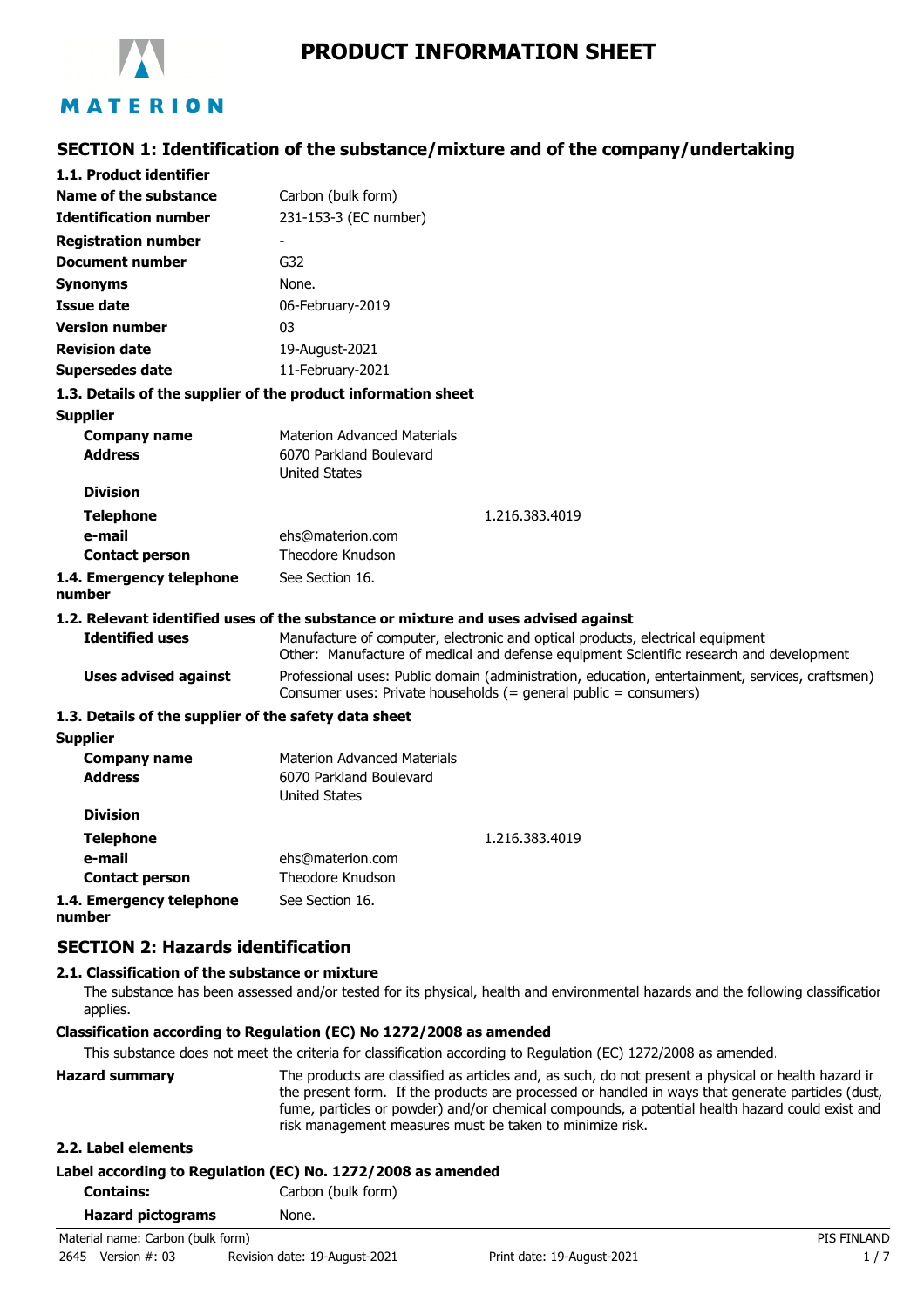| Signal word                       | None.                                                                                          |  |
|-----------------------------------|------------------------------------------------------------------------------------------------|--|
| <b>Hazard statements</b>          | The substance does not meet the criteria for classification.                                   |  |
| <b>Precautionary statements</b>   |                                                                                                |  |
| <b>Prevention</b>                 | Observe good industrial hygiene practices.                                                     |  |
| <b>Response</b>                   | Wash hands after handling.                                                                     |  |
| <b>Storage</b>                    | Store away from incompatible materials.                                                        |  |
| <b>Disposal</b>                   | Dispose of waste and residues in accordance with local authority requirements.                 |  |
| Supplemental label<br>information | For further information, please contact the Product Stewardship Department at +1.216.383.4019. |  |
| 2.3. Other hazards                | Not a PBT or vPvB substance or mixture.                                                        |  |

## **SECTION 3: Composition/information on ingredients**

### **3.1. Substances**

## **General information**

| <b>Chemical name</b> | %                        | No.                    | CAS-No. / EC REACH Registration No. Index No. |                          | <b>Notes</b> |
|----------------------|--------------------------|------------------------|-----------------------------------------------|--------------------------|--------------|
| Carbon (bulk form)   | 100                      | 7440-44-0<br>231-153-3 | -                                             | $\overline{\phantom{0}}$ |              |
|                      | <b>Classification: -</b> |                        |                                               |                          |              |

## **SECTION 4: First aid measures**

| <b>General information</b>                                                                 | Ensure that medical personnel are aware of the material(s) involved, and take precautions to<br>protect themselves. |  |  |
|--------------------------------------------------------------------------------------------|---------------------------------------------------------------------------------------------------------------------|--|--|
| 4.1. Description of first aid measures                                                     |                                                                                                                     |  |  |
| <b>Inhalation</b>                                                                          | Move to fresh air. Call a physician if symptoms develop or persist.                                                 |  |  |
| <b>Skin contact</b>                                                                        | Wash off with soap and water. Get medical attention if irritation develops and persists.                            |  |  |
| Eye contact                                                                                | Rinse with water. Get medical attention if irritation develops and persists.                                        |  |  |
| <b>Ingestion</b>                                                                           | Rinse mouth. Get medical attention if symptoms occur.                                                               |  |  |
| 4.2. Most important<br>symptoms and effects, both<br>acute and delayed                     | Under normal conditions of intended use, this material does not pose a risk to health.                              |  |  |
| 4.3. Indication of any<br>immediate medical attention<br>and special treatment<br>needed   | Treat symptomatically.                                                                                              |  |  |
| <b>SECTION 5: Firefighting measures</b>                                                    |                                                                                                                     |  |  |
| <b>General fire hazards</b>                                                                | No unusual fire or explosion hazards noted.                                                                         |  |  |
| 5.1. Extinguishing media<br>Suitable extinguishing<br>media                                | Water fog. Foam. Dry chemical powder. Carbon dioxide (CO2).                                                         |  |  |
| <b>Unsuitable extinguishing</b><br>media                                                   | Do not use water as an extinguisher.                                                                                |  |  |
| 5.2. Special hazards arising<br>from the substance or<br>mixture                           | This product is not flammable.                                                                                      |  |  |
| 5.3. Advice for firefighters<br><b>Special protective</b><br>equipment for<br>firefighters | Wear suitable protective equipment.                                                                                 |  |  |
| <b>Special firefighting</b><br>procedures                                                  | Use water spray to cool unopened containers.                                                                        |  |  |
| <b>Specific methods</b>                                                                    | Use standard firefighting procedures and consider the hazards of other involved materials.                          |  |  |
| <b>SECTION 6: Accidental release measures</b>                                              |                                                                                                                     |  |  |
|                                                                                            | 6.1. Personal precautions, protective equipment and emergency procedures                                            |  |  |
| For non-emergency<br>personnel                                                             | Keep unnecessary personnel away. For personal protection, see section 8 of the PIS.                                 |  |  |
| For emergency<br>responders                                                                | As supplied, this product poses no special release issues.                                                          |  |  |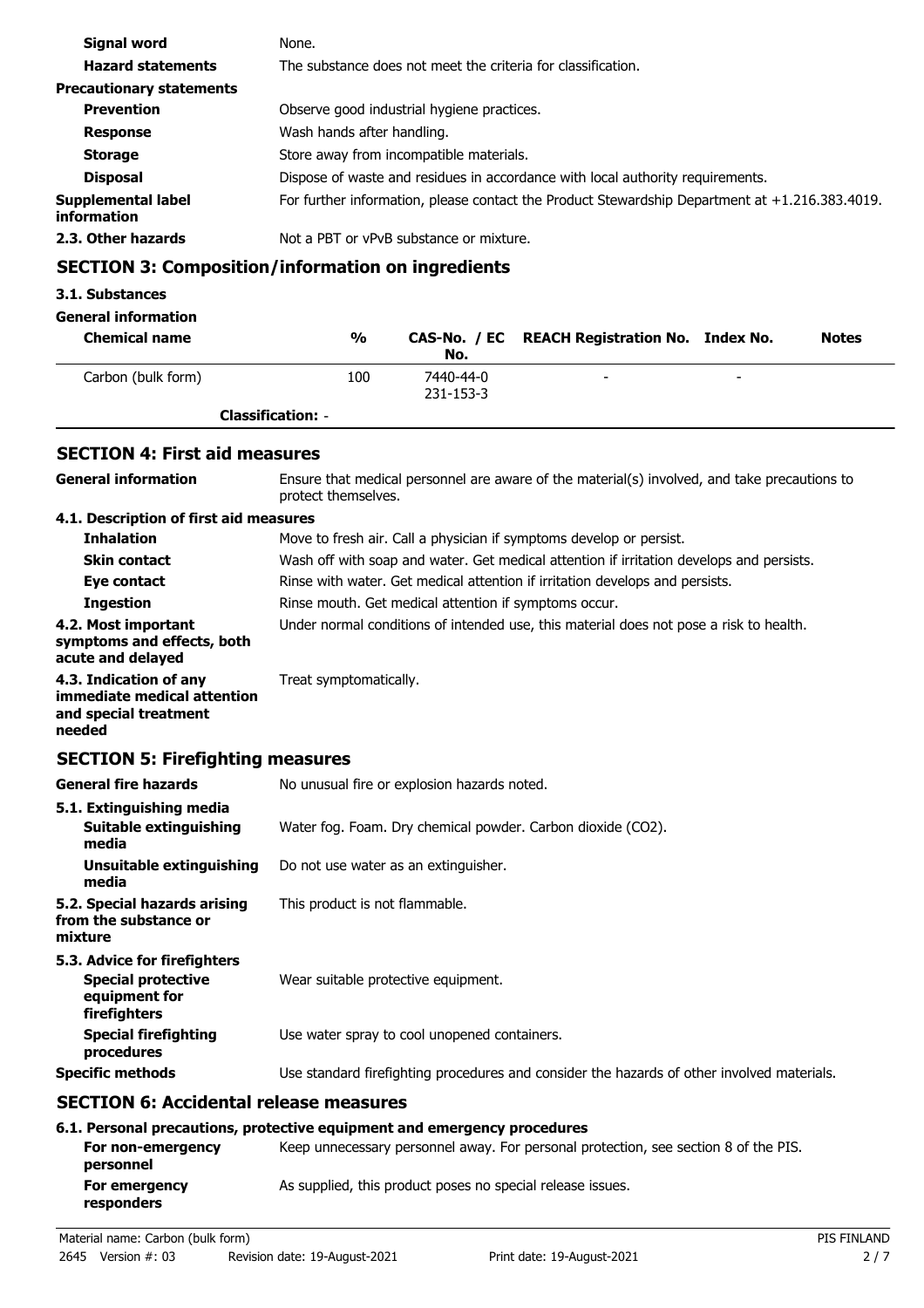| 6.2. Environmental<br>precautions                            | Not relevant, due to the form of the product.                                                     |  |
|--------------------------------------------------------------|---------------------------------------------------------------------------------------------------|--|
| 6.3. Methods and material for<br>containment and cleaning up | Stop the flow of material, if this is without risk.                                               |  |
| 6.4. Reference to other<br>sections                          | For personal protection, see section 8 of the PIS. For waste disposal, see section 13 of the PIS. |  |
| <b>SECTION 7: Handling and storage</b>                       |                                                                                                   |  |
| 7.1. Precautions for safe<br>handling                        | Minimise dust generation and accumulation. Observe good industrial hygiene practices.             |  |

**7.2. Conditions for safe** Store in a closed container away from incompatible materials. **storage, including any incompatibilities**

**7.3. Specific end use(s)** Not relevant.

## **SECTION 8: Exposure controls/personal protection**

## **8.1. Control parameters**

#### **Occupational exposure limits**

| <b>Finland. Workplace Exposure Limits</b>            |                                                                           |                                                                                                                                                                                                                                                                                                                                                                                                        |  |  |
|------------------------------------------------------|---------------------------------------------------------------------------|--------------------------------------------------------------------------------------------------------------------------------------------------------------------------------------------------------------------------------------------------------------------------------------------------------------------------------------------------------------------------------------------------------|--|--|
| <b>Material</b>                                      | <b>Type</b>                                                               | <b>Value</b>                                                                                                                                                                                                                                                                                                                                                                                           |  |  |
| Carbon (bulk form) (CAS<br>7440-44-0)                | <b>TWA</b>                                                                | $2$ mg/m $3$                                                                                                                                                                                                                                                                                                                                                                                           |  |  |
| <b>Biological limit values</b>                       | No biological exposure limits noted for the ingredient(s).                |                                                                                                                                                                                                                                                                                                                                                                                                        |  |  |
| <b>Recommended monitoring</b><br>procedures          |                                                                           | Follow standard monitoring procedures.                                                                                                                                                                                                                                                                                                                                                                 |  |  |
| Derived no effect levels<br>(DNELs)                  | Not available.                                                            |                                                                                                                                                                                                                                                                                                                                                                                                        |  |  |
| <b>Predicted no effect</b><br>concentrations (PNECs) | Not available.                                                            |                                                                                                                                                                                                                                                                                                                                                                                                        |  |  |
| 8.2. Exposure controls                               |                                                                           |                                                                                                                                                                                                                                                                                                                                                                                                        |  |  |
| <b>Appropriate engineering</b><br>controls           |                                                                           | Good general ventilation (typically 10 air changes per hour) should be used. Ventilation rates should<br>be matched to conditions. If applicable, use process enclosures, local exhaust ventilation, or other<br>engineering controls to maintain airborne levels below recommended exposure limits. If exposure<br>limits have not been established, maintain airborne levels to an acceptable level. |  |  |
|                                                      | Individual protection measures, such as personal protective equipment     |                                                                                                                                                                                                                                                                                                                                                                                                        |  |  |
| <b>General information</b>                           | with the supplier of the personal protective equipment.                   | Personal protection equipment should be chosen according to the CEN standards and in discussion                                                                                                                                                                                                                                                                                                        |  |  |
| Eye/face protection                                  | Wear safety glasses with side shields (or goggles).                       |                                                                                                                                                                                                                                                                                                                                                                                                        |  |  |
| <b>Skin protection</b>                               |                                                                           |                                                                                                                                                                                                                                                                                                                                                                                                        |  |  |
| - Hand protection                                    | Wear protective gloves.                                                   |                                                                                                                                                                                                                                                                                                                                                                                                        |  |  |
| - Other                                              | Wear suitable protective clothing.                                        |                                                                                                                                                                                                                                                                                                                                                                                                        |  |  |
| <b>Respiratory protection</b>                        | In case of insufficient ventilation, wear suitable respiratory equipment. |                                                                                                                                                                                                                                                                                                                                                                                                        |  |  |
| <b>Thermal hazards</b>                               | Wear appropriate thermal protective clothing, when necessary.             |                                                                                                                                                                                                                                                                                                                                                                                                        |  |  |
| <b>Hygiene measures</b>                              | remove contaminants.                                                      | Always observe good personal hygiene measures, such as washing after handling the material and<br>before eating, drinking, and/or smoking. Routinely wash work clothing and protective equipment to                                                                                                                                                                                                    |  |  |
| <b>Environmental exposure</b><br>controls            | Environmental manager must be informed of all major releases.             |                                                                                                                                                                                                                                                                                                                                                                                                        |  |  |

## **SECTION 9: Physical and chemical properties**

### **9.1. Information on basic physical and chemical properties**

| <b>Appearance</b>      |                 |
|------------------------|-----------------|
| <b>Physical state</b>  | Solid.          |
| Form                   | Solid.          |
| Colour                 | Dark grey.      |
| Odour                  | None.           |
| <b>Odour threshold</b> | Not applicable. |
| рH                     | Not applicable. |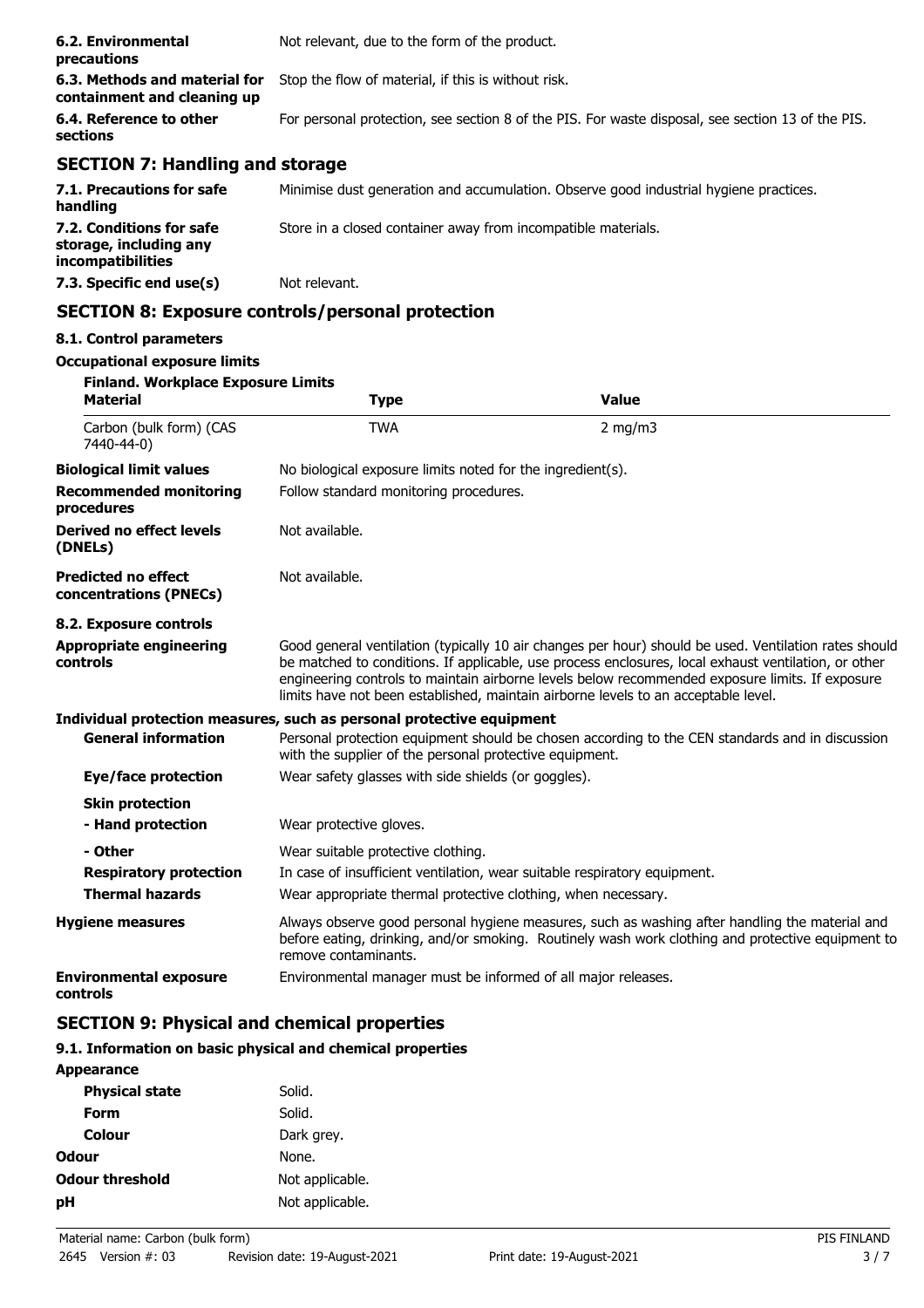| <b>Melting point/freezing point</b>                | 3500 °C (6332 °F) estimated |
|----------------------------------------------------|-----------------------------|
| <b>Initial boiling point and</b><br>boiling range  | Not applicable.             |
| <b>Flash point</b>                                 | Not applicable.             |
| <b>Evaporation rate</b>                            | Not applicable.             |
| <b>Flammability (solid, gas)</b>                   | None known.                 |
| Upper/lower flammability or explosive limits       |                             |
| <b>Flammability limit - lower</b><br>(%)           | Not applicable.             |
| <b>Flammability limit -</b><br>upper $(% )$        | Not applicable.             |
| <b>Explosive limit - lower (</b><br>%)             | Not applicable.             |
| <b>Explosive limit - lower (</b><br>%) temperature | Not applicable.             |
| Explosive limit – upper<br>(%)                     | Not applicable.             |
| <b>Explosive limit - upper (</b><br>%) temperature | Not applicable.             |
| <b>Vapour pressure</b>                             | Not applicable.             |
| <b>Vapour density</b>                              | Not applicable.             |
| <b>Relative density</b>                            | Not applicable.             |
| Solubility(ies)                                    |                             |
| <b>Solubility (water)</b>                          | Insoluble                   |
| <b>Partition coefficient</b><br>(n-octanol/water)  | Not applicable.             |
| <b>Auto-ignition temperature</b>                   | Not applicable.             |
| <b>Decomposition temperature</b>                   | Not applicable.             |
| <b>Viscosity</b>                                   | Not applicable.             |
| <b>Explosive properties</b>                        | Not explosive.              |
| <b>Oxidising properties</b>                        | Not oxidising.              |
| 9.2. Other information                             |                             |
| <b>Explosive limit</b>                             | Not applicable.             |
| Molecular formula                                  | C                           |
| <b>Molecular weight</b>                            | 12,01 g/mol                 |

## **SECTION 10: Stability and reactivity**

| 10.1. Reactivity                            | The product is stable and non-reactive under normal conditions of use, storage and transport |
|---------------------------------------------|----------------------------------------------------------------------------------------------|
| 10.2. Chemical stability                    | Material is stable under normal conditions.                                                  |
| 10.3. Possibility of hazardous<br>reactions | No dangerous reaction known under conditions of normal use.                                  |
| 10.4. Conditions to avoid                   | Contact with incompatible materials.                                                         |
| 10.5. Incompatible materials                | Chlorine.                                                                                    |
| 10.6. Hazardous<br>decomposition products   | No hazardous decomposition products are known.                                               |

## **SECTION 11: Toxicological information**

| <b>General information</b>                      | Occupational exposure to the substance or mixture may cause adverse effects.                                           |  |
|-------------------------------------------------|------------------------------------------------------------------------------------------------------------------------|--|
| <b>Information on likely routes of exposure</b> |                                                                                                                        |  |
| <b>Inhalation</b>                               | No adverse effects due to inhalation are expected.                                                                     |  |
| <b>Skin contact</b>                             | No adverse effects due to skin contact are expected.                                                                   |  |
| Eye contact                                     | Not likely, due to the form of the product.                                                                            |  |
| <b>Ingestion</b>                                | May cause discomfort if swallowed. However, ingestion is not likely to be a primary route of<br>occupational exposure. |  |
| <b>Symptoms</b><br>None known.                  |                                                                                                                        |  |
| 11.1. Information on toxicological effects      |                                                                                                                        |  |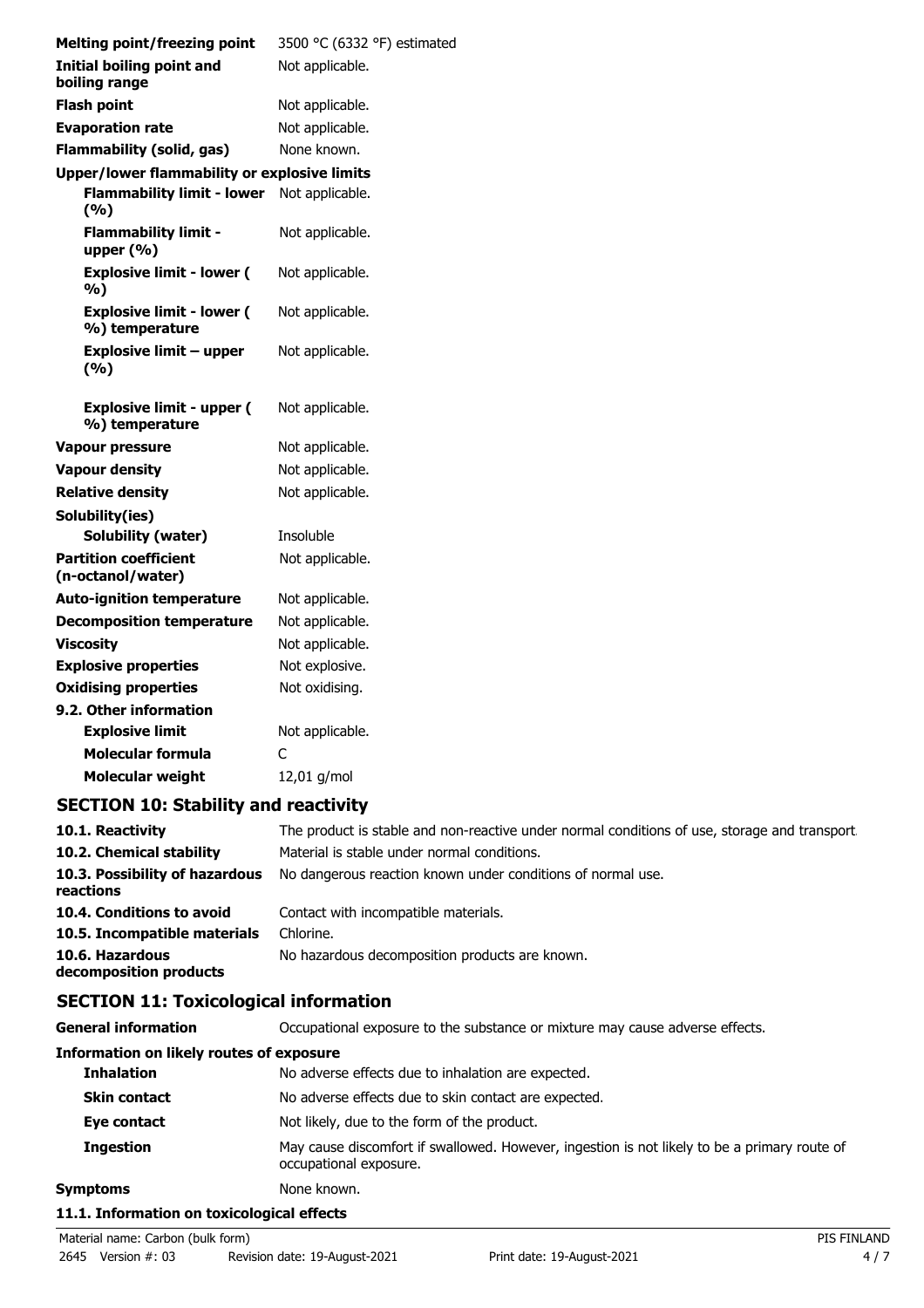| <b>Acute toxicity</b>                                        | Not known.                                                                                                               |
|--------------------------------------------------------------|--------------------------------------------------------------------------------------------------------------------------|
| <b>Skin corrosion/irritation</b>                             | Not likely, due to the form of the product.                                                                              |
| Serious eye damage/eye<br>irritation                         | Not likely, due to the form of the product.                                                                              |
| <b>Respiratory sensitisation</b>                             | Not a respiratory sensitizer.                                                                                            |
| <b>Skin sensitisation</b>                                    | Not a skin sensitiser.                                                                                                   |
| <b>Germ cell mutagenicity</b>                                | Based on available data, the classification criteria are not met.                                                        |
| Carcinogenicity                                              | This product is not considered to be a carcinogen by IARC, ACGIH, NTP, or OSHA.                                          |
| <b>Reproductive toxicity</b>                                 | Not classified.                                                                                                          |
| <b>Specific target organ toxicity</b><br>- single exposure   | Not classified.                                                                                                          |
| <b>Specific target organ toxicity</b><br>- repeated exposure | Not classified.                                                                                                          |
| <b>Aspiration hazard</b>                                     | Not an aspiration hazard.                                                                                                |
| Mixture versus substance<br>information                      | No information available.                                                                                                |
| <b>Other information</b>                                     | This product has no known adverse effect on human health.                                                                |
| <b>SECTION 12: Ecological information</b>                    |                                                                                                                          |
| 12.1. Toxicity                                               | Due to partial or complete lack of data the classification for hazardous to the aquatic environment,<br>is not possible. |
| 12.2. Persistence and<br>degradability                       |                                                                                                                          |
| 12.3. Bioaccumulative<br>potential                           | No data available.                                                                                                       |
| <b>Partition coefficient</b><br>n-octanol/water (log Kow)    | Not available.                                                                                                           |
| <b>Bioconcentration factor (BCF)</b>                         | Not available.                                                                                                           |
| 12.4. Mobility in soil                                       | No data available.                                                                                                       |

**12.5. Results of PBT and** Not a PBT or vPvB substance or mixture. **vPvB assessment**

**12.6. Other adverse effects** No other adverse environmental effects (e.g. ozone depletion, photochemical ozone creation potential, endocrine disruption, global warming potential) are expected from this component.

## **SECTION 13: Disposal considerations**

#### **13.1. Waste treatment methods**

| <b>Residual waste</b>                  | Dispose of in accordance with local regulations. Empty containers or liners may retain some product<br>residues. This material and its container must be disposed of in a safe manner (see: Disposal<br>instructions). |
|----------------------------------------|------------------------------------------------------------------------------------------------------------------------------------------------------------------------------------------------------------------------|
| <b>Contaminated packaging</b>          | Since emptied containers may retain product residue, follow label warnings even after container is<br>emptied. Empty containers should be taken to an approved waste handling site for recycling or<br>disposal.       |
| <b>EU waste code</b>                   | The Waste code should be assigned in discussion between the user, the producer and the waste<br>disposal company.                                                                                                      |
| <b>Disposal</b><br>methods/information | Collect and reclaim or dispose in sealed containers at licensed waste disposal site.                                                                                                                                   |
| <b>Special precautions</b>             | Dispose in accordance with all applicable regulations.                                                                                                                                                                 |

## **SECTION 14: Transport information**

## **ADR**

14.1. - 14.6.: Not regulated as dangerous goods.

### **RID**

14.1. - 14.6.: Not regulated as dangerous goods.

## **ADN**

14.1. - 14.6.: Not regulated as dangerous goods.

## **IATA**

14.1. - 14.6.: Not regulated as dangerous goods.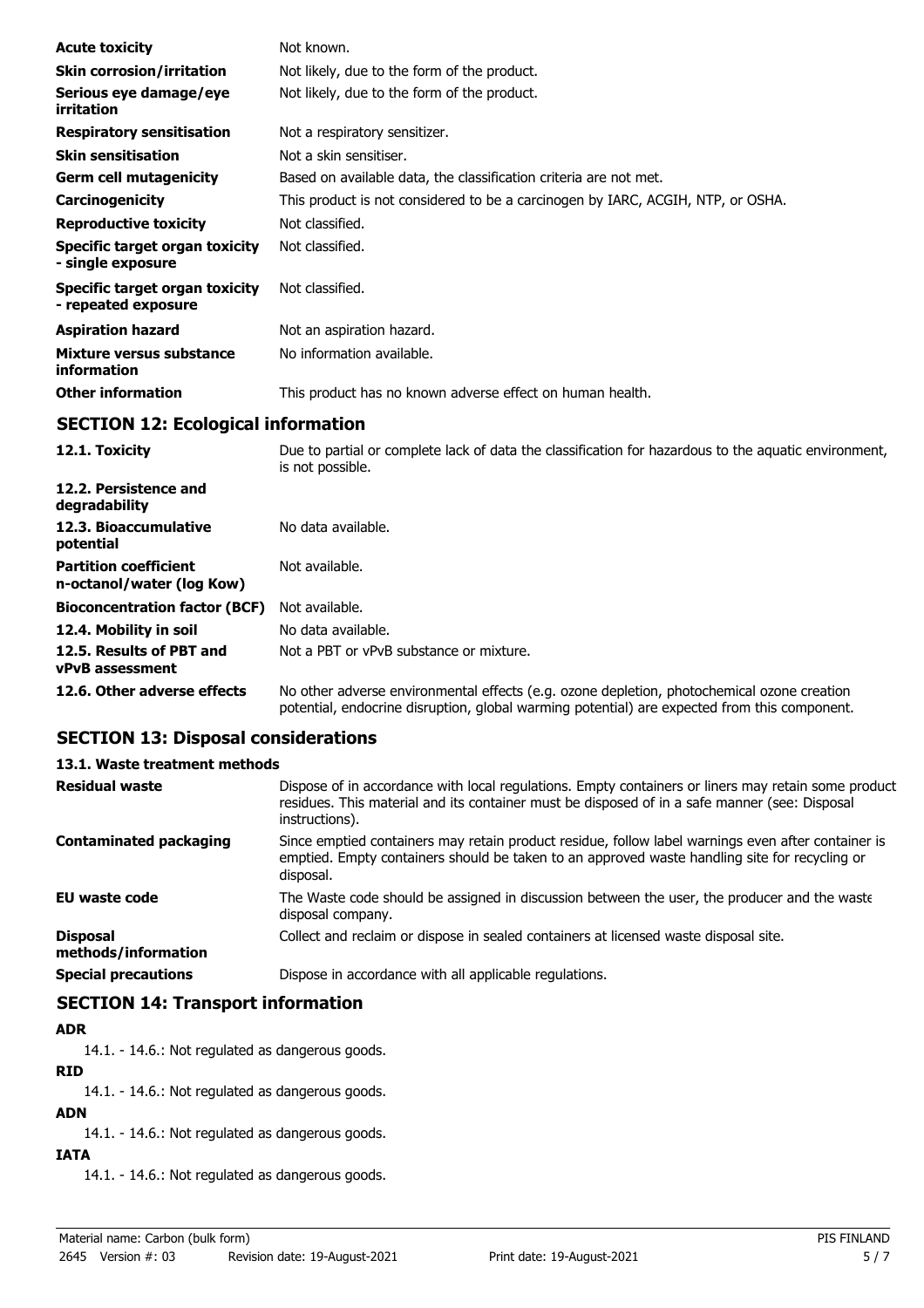14.1. - 14.6.: Not regulated as dangerous goods.

## **SECTION 15: Regulatory information**

**15.1. Safety, health and environmental regulations/legislation specific for the substance or mixture**

#### **EU regulations**

**Regulation (EC) No. 1005/2009 on substances that deplete the ozone layer, Annex I and II, as amended** Not listed.

#### **Regulation (EU) 2019/1021 On persistent organic pollutants (recast), as amended**

#### Not listed.

**Regulation (EU) No. 649/2012 concerning the export and import of dangerous chemicals, Annex I, Part 1 as amended**

#### Not listed.

**Regulation (EU) No. 649/2012 concerning the export and import of dangerous chemicals, Annex I, Part 2 as amended**

#### Not listed.

**Regulation (EU) No. 649/2012 concerning the export and import of dangerous chemicals, Annex I, Part 3 as amended**

#### Not listed.

**Regulation (EU) No. 649/2012 concerning the export and import of dangerous chemicals, Annex V as amended** Not listed.

**Regulation (EC) No. 166/2006 Annex II Pollutant Release and Transfer Registry, as amended** Carbon (bulk form) (CAS 7440-44-0)

**Regulation (EC) No. 1907/2006, REACH Article 59(10) Candidate List as currently published by ECHA** Not listed.

#### **Authorisations**

**Regulation (EC) No. 1907/2006, REACH Annex XIV Substances subject to authorization, as amended** Not listed.

#### **Restrictions on use**

**Regulation (EC) No. 1907/2006, REACH Annex XVII Substances subject to restriction on marketing and use as amended**

#### Not listed.

**Directive 2004/37/EC: on the protection of workers from the risks related to exposure to carcinogens and mutagens at work, as amended.**

Not listed.

### **Other EU regulations**

**Directive 2012/18/EU on major accident hazards involving dangerous substances, as amended**

| <b>National regulations</b> | Not available. |
|-----------------------------|----------------|
| 15.2. Chemical safety       | Not available. |
| assessment                  |                |

## **SECTION 16: Other information**

| <b>List of abbreviations</b>                                                              | Not available.                                                                                                          |
|-------------------------------------------------------------------------------------------|-------------------------------------------------------------------------------------------------------------------------|
| <b>References</b>                                                                         | Not available.                                                                                                          |
| <b>Information on evaluation</b><br>method leading to the<br>classification of mixture    | Not applicable.                                                                                                         |
| <b>Full text of any H-statements</b><br>not written out in full under<br>Sections 2 to 15 | None.                                                                                                                   |
| <b>Revision information</b>                                                               | Product and Company Identification: Product and Company Identification<br>Toxicological Information: Toxicological Data |
| <b>Training information</b>                                                               | Follow training instructions when handling this material.                                                               |